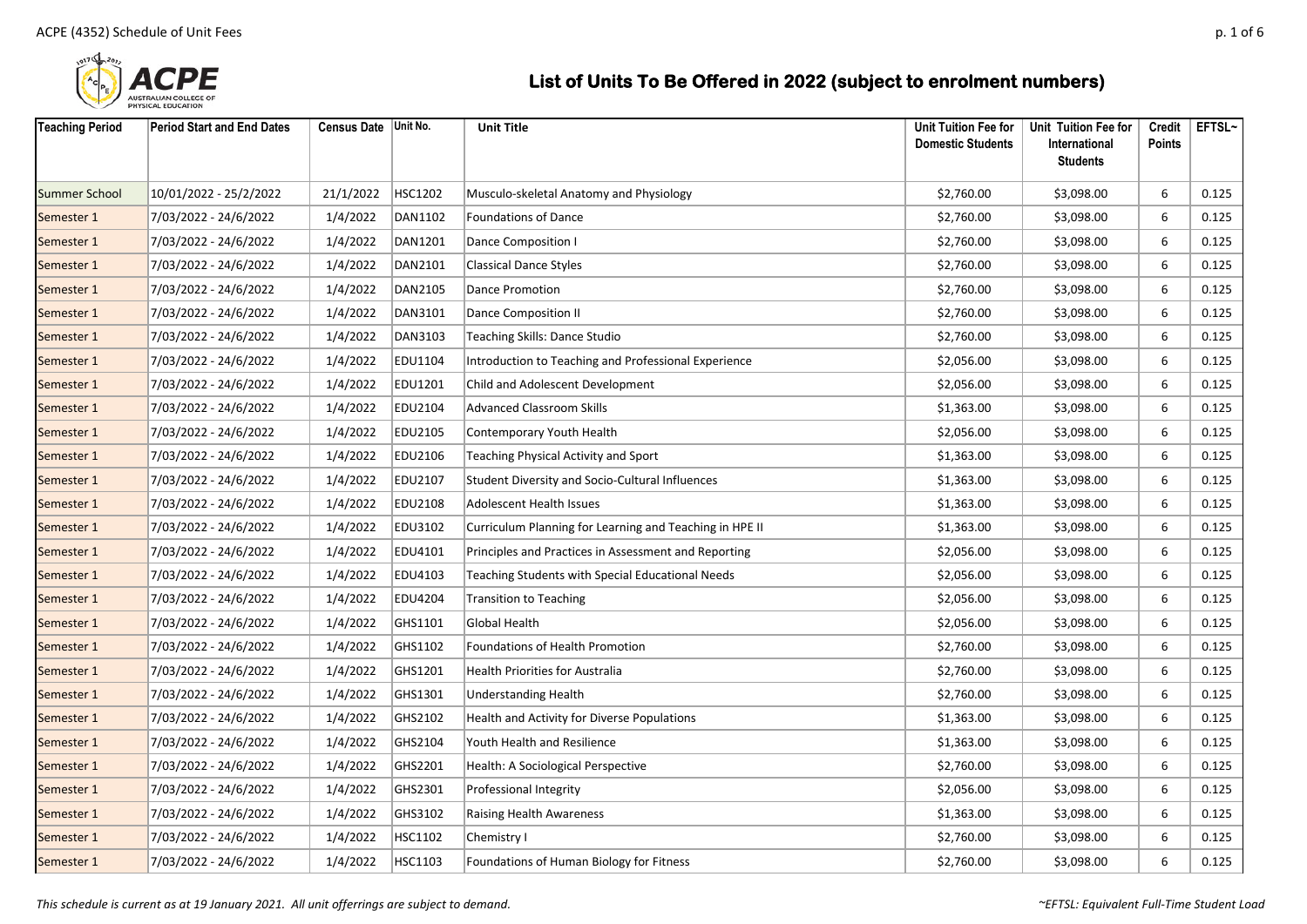

| <b>Teaching Period</b> | <b>Period Start and End Dates</b> | Census Date Unit No. |         | <b>Unit Title</b>                                        | Unit Tuition Fee for<br><b>Domestic Students</b> | Unit Tuition Fee for<br>International<br><b>Students</b> | <b>Credit</b><br><b>Points</b> | EFTSL~ |
|------------------------|-----------------------------------|----------------------|---------|----------------------------------------------------------|--------------------------------------------------|----------------------------------------------------------|--------------------------------|--------|
| Semester 1             | 7/03/2022 - 24/6/2022             | 1/4/2022             | HSC1104 | Skill Acquisition                                        | \$2,760.00                                       | \$3,098.00                                               | 6                              | 0.125  |
| Semester 1             | 7/03/2022 - 24/6/2022             | 1/4/2022             | HSC1201 | Application of Maths and Statistics for Health and Sport | \$2,760.00                                       | \$3,098.00                                               | 6                              | 0.125  |
| Semester 1             | 7/03/2022 - 24/6/2022             | 1/4/2022             | HSC1204 | Exercise Prescription throughout the Lifespan            | \$2,056.00                                       | \$3,098.00                                               | 6                              | 0.125  |
| Semester 1             | 7/03/2022 - 24/6/2022             | 1/4/2022             | HSC2101 | <b>Systems Anatomy and Physiology</b>                    | \$2,056.00                                       | \$3,098.00                                               | 6                              | 0.125  |
| Semester 1             | 7/03/2022 - 24/6/2022             | 1/4/2022             | HSC2102 | <b>Functional Anatomy</b>                                | \$2,056.00                                       | \$3,098.00                                               | 6                              | 0.125  |
| Semester 1             | 7/03/2022 - 24/6/2022             | 1/4/2022             | HSC2103 | Applied Exercise Physiology                              | \$2,056.00                                       | \$3,098.00                                               | 6                              | 0.125  |
| Semester 1             | 7/03/2022 - 24/6/2022             | 1/4/2022             | HSC3101 | Human Pathophysiology and Pharmacology                   | \$1,363.00                                       | \$3,098.00                                               | 6                              | 0.125  |
| Semester 1             | 7/03/2022 - 24/6/2022             | 1/4/2022             | HSC3103 | Research Design and Epidemiology                         | \$1,363.00                                       | \$3,098.00                                               | 6                              | 0.125  |
| Semester 1             | 7/03/2022 - 24/6/2022             | 1/4/2022             | PER1102 | <b>Fitness Principles and Programming</b>                | \$2,760.00                                       | \$3,098.00                                               | 6                              | 0.125  |
| Semester 1             | 7/03/2022 - 24/6/2022             | 1/4/2022             | PER1103 | Coaching Techniques and Pedagogy                         | \$2,760.00                                       | \$3,098.00                                               | 6                              | 0.125  |
| Semester 1             | 7/03/2022 - 24/6/2022             | 1/4/2022             | PER1104 | Introduction to Responsible Fitness Management           | \$2,056.00                                       | \$3,098.00                                               | 6                              | 0.125  |
| Semester 1             | 7/03/2022 - 24/6/2022             | 1/4/2022             | PER1106 | Sport and the Social Context                             | \$2,760.00                                       | \$3,098.00                                               | 6                              | 0.125  |
| Semester 1             | 7/03/2022 - 24/6/2022             | 1/4/2022             | PER1111 | Physical Literacy for Children & Young People            | \$2,760.00                                       | \$3,098.00                                               | 6                              | 0.125  |
| Semester 1             | 7/03/2022 - 24/6/2022             | 1/4/2022             | PER1205 | Officiating                                              | \$2,056.00                                       | \$3,098.00                                               | 6                              | 0.125  |
| Semester 1             | 7/03/2022 - 24/6/2022             | 1/4/2022             | PER1206 | Introduction to Performance and Exercise Psychology      | \$1,363.00                                       | \$3,098.00                                               | 6                              | 0.125  |
| Semester 1             | 7/03/2022 - 24/6/2022             | 1/4/2022             | PER2101 | <b>Composition and Performance</b>                       | \$2,056.00                                       | \$3,098.00                                               | 6                              | 0.125  |
| Semester 1             | 7/03/2022 - 24/6/2022             | 1/4/2022             | PER2102 | <b>Professional Communication</b>                        | \$2,056.00                                       | \$3,098.00                                               | 6                              | 0.125  |
| Semester 1             | 7/03/2022 - 24/6/2022             | 1/4/2022             | PER2103 | Fitness Industry Trends and Issues                       | \$1,363.00                                       | \$3,098.00                                               | 6                              | 0.125  |
| Semester 1             | 7/03/2022 - 24/6/2022             | 1/4/2022             | PER2104 | Introduction to Understanding Sport and Fitness Research | \$1,363.00                                       | \$3,098.00                                               | 6                              | 0.125  |
| Semester 1             | 7/03/2022 - 24/6/2022             | 1/4/2022             | PER2105 | <b>Strength and Conditioning</b>                         | \$2,056.00                                       | \$3,098.00                                               | 6                              | 0.125  |
| Semester 1             | 7/03/2022 - 24/6/2022             | 1/4/2022             | PER2106 | Performance Analysis and Research in Coaching            | \$2,056.00                                       | \$3,098.00                                               | 6                              | 0.125  |
| Semester 1             | 7/03/2022 - 24/6/2022             | 1/4/2022             | PER2204 | <b>Elements of Movement</b>                              | \$1,363.00                                       | \$3,098.00                                               | 6                              | 0.125  |
| Semester 1             | 7/03/2022 - 24/6/2022             | 1/4/2022             | PER2301 | Athletics and Aquatics Specialisation                    | \$1,363.00                                       | \$3,098.00                                               | 6                              | 0.125  |
| Semester 1             | 7/03/2022 - 24/6/2022             | 1/4/2022             | PER3105 | Advanced Strength and Conditioning                       | \$1,363.00                                       | \$3,098.00                                               | 6                              | 0.125  |
| Semester 1             | 7/03/2022 - 24/6/2022             | 1/4/2022             | SPB1101 | Introduction to Sports Business                          | \$2,760.00                                       | \$3,098.00                                               | 6                              | 0.125  |
| Semester 1             | 7/03/2022 - 24/6/2022             | 1/4/2022             | SPB1105 | <b>Analytics for Sports Business</b>                     | \$2,760.00                                       | \$3,098.00                                               | 6                              | 0.125  |
| Semester 1             | 7/03/2022 - 24/6/2022             | 1/4/2022             | SPB1201 | <b>Accounting for Managers</b>                           | \$2,760.00                                       | \$3,098.00                                               | 6                              | 0.125  |
| Semester 1             | 7/03/2022 - 24/6/2022             | 1/4/2022             | SPB1203 | Marketing for the Sport and Recreation Industry          | \$2,760.00                                       | \$3,098.00                                               | 6                              | 0.125  |
| Semester 1             | 7/03/2022 - 24/6/2022             | 1/4/2022             | SPB1206 | <b>Statutory Requirements for Sports Business</b>        | \$2,760.00                                       | \$3,098.00                                               | 6                              | 0.125  |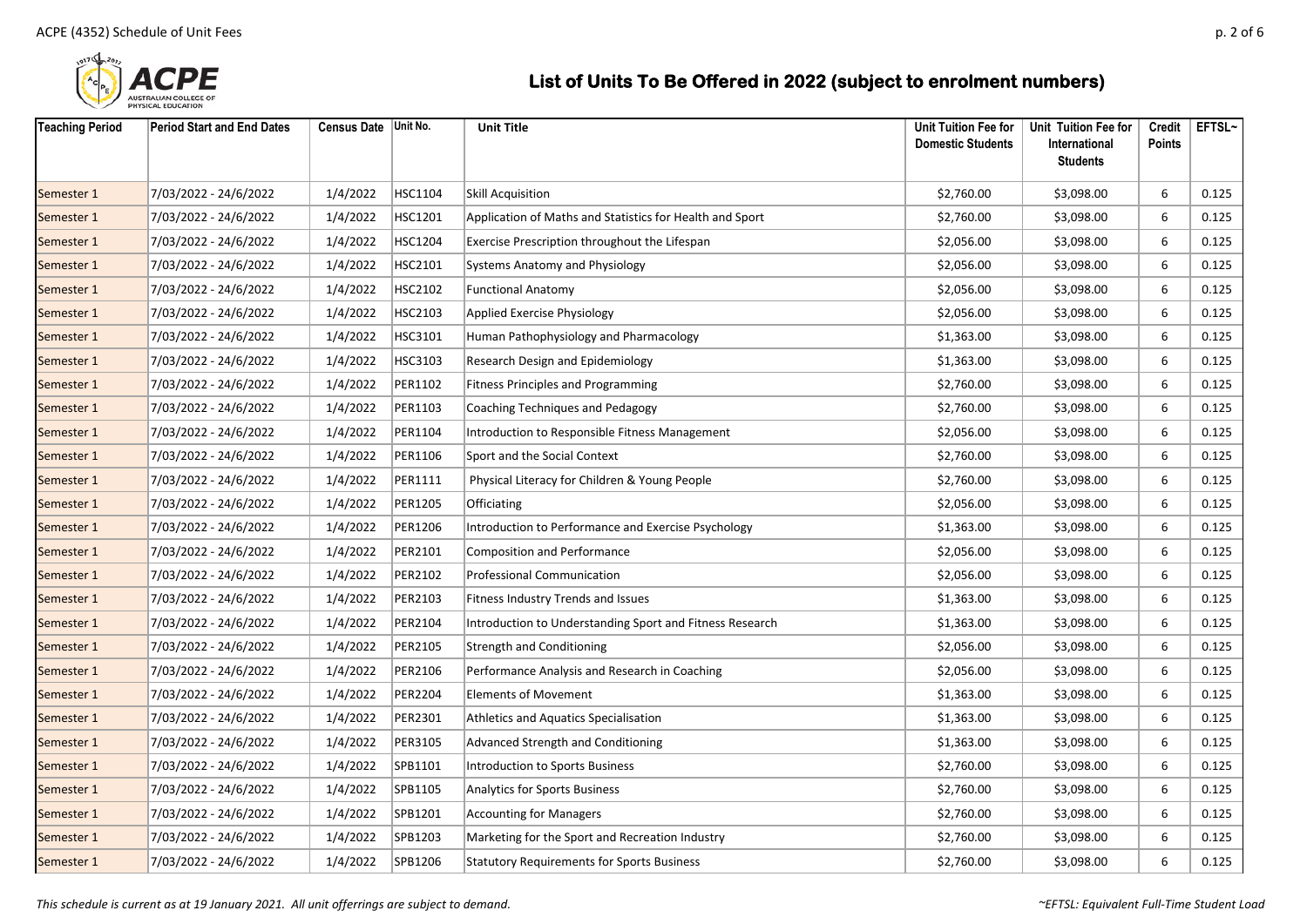

| <b>Teaching Period</b> | <b>Period Start and End Dates</b> | Census Date Unit No. |                | <b>Unit Title</b>                                        | <b>Unit Tuition Fee for</b><br><b>Domestic Students</b> | Unit Tuition Fee for<br>International | Credit<br><b>Points</b> | EFTSL~ |
|------------------------|-----------------------------------|----------------------|----------------|----------------------------------------------------------|---------------------------------------------------------|---------------------------------------|-------------------------|--------|
|                        |                                   |                      |                |                                                          |                                                         | <b>Students</b>                       |                         |        |
| Semester 1             | 7/03/2022 - 24/6/2022             | 1/4/2022             | SPB1301        | Administration for the Sport and Recreation Industry     | \$2,760.00                                              | \$3,098.00                            | 6                       | 0.125  |
| Semester 1             | 7/03/2022 - 24/6/2022             | 1/4/2022             | SPB2101        | <b>International Sports Business</b>                     | \$2,056.00                                              | \$3,098.00                            | 6                       | 0.125  |
| Semester 1             | 7/03/2022 - 24/6/2022             | 1/4/2022             | SPB2102        | Sport Recreation and the Law                             | \$2,056.00                                              | \$3,098.00                            | 6                       | 0.125  |
| Semester 1             | 7/03/2022 - 24/6/2022             | 1/4/2022             | SPB2104        | <b>Public Relations and Media Management</b>             | \$1,363.00                                              | \$3,098.00                            | 6                       | 0.125  |
| Semester 1             | 7/03/2022 - 24/6/2022             | 1/4/2022             | SPB2105        | Finance for the Sport and Recreation Industry            | \$1,363.00                                              | \$3,098.00                            | 6                       | 0.125  |
| Semester 1             | 7/03/2022 - 24/6/2022             | 1/4/2022             | SPB2201        | <b>Building Relationships in Sports Business</b>         | \$2,056.00                                              | \$3,098.00                            | 6                       | 0.125  |
| Semester 1             | 7/03/2022 - 24/6/2022             | 1/4/2022             | SPB3101        | Research in Action (Sports Business)                     | \$1,363.00                                              | \$3,098.00                            | 6                       | 0.125  |
| Semester 1             | 7/03/2022 - 24/6/2022             | 1/4/2022             | SPB3105        | <b>Facility Management</b>                               | \$1,363.00                                              | \$3,098.00                            | 6                       | 0.125  |
| Semester 1             | 7/03/2022 - 24/6/2022             | 1/4/2022             | SPB4301        | Principles of Sports Administration                      | \$2,056.00                                              | n/a                                   | 6                       | 0.125  |
| Semester 1             | 7/03/2022 - 24/6/2022             | 1/4/2022             | SPB4303        | Governance                                               | \$2,056.00                                              | n/a                                   | 6                       | 0.125  |
| Semester 1             | 7/03/2022 - 24/6/2022             | 1/4/2022             | SPB4304        | Law and Ethics in Sports Administration                  | \$2,056.00                                              | n/a                                   | 6                       | 0.125  |
| Semester 1             | 7/03/2022 - 24/6/2022             | 1/4/2022             | SPB5306        | Leadership in Sports Administration                      | \$2,056.00                                              | n/a                                   | 6                       | 0.125  |
| Semester 1             | 7/03/2022 - 24/6/2022             | 1/4/2022             | SPB5307        | Research in Sports Administration                        | \$2,056.00                                              | n/a                                   | 6                       | 0.125  |
| Semester 2             | 8/8/2022 - 25/11/2022             | 2/9/2022             | DAN1101        | Dance History                                            | \$2,760.00                                              | \$3,098.00                            | 6                       | 0.125  |
| <b>Semester 2</b>      | 8/8/2022 - 25/11/2022             | 2/9/2022             | DAN1202        | Dance Production                                         | \$2,760.00                                              | \$3,098.00                            | 6                       | 0.125  |
| Semester 2             | 8/8/2022 - 25/11/2022             | 2/9/2022             | DAN1203        | <b>Popular Dance Styles</b>                              | \$2,760.00                                              | \$3,098.00                            | 6                       | 0.125  |
| Semester 2             | 8/8/2022 - 25/11/2022             | 2/9/2022             | DAN1204        | Dance on Screen                                          | \$2,760.00                                              | \$3,098.00                            | 6                       | 0.125  |
| <b>Semester 2</b>      | 8/8/2022 - 25/11/2022             | 2/9/2022             | DAN2201        | Dance Analysis                                           | \$2,760.00                                              | \$3,098.00                            | 6                       | 0.125  |
| <b>Semester 2</b>      | 8/8/2022 - 25/11/2022             | 2/9/2022             | DAN2202        | Dance and Somatics                                       | \$2,760.00                                              | \$3,098.00                            | 6                       | 0.125  |
| Semester 2             | 8/8/2022 - 25/11/2022             | 2/9/2022             | <b>DAN2203</b> | Dance and Technology                                     | \$2,760.00                                              | \$3,098.00                            | 6                       | 0.125  |
| <b>Semester 2</b>      | 8/8/2022 - 25/11/2022             | 2/9/2022             | DAN2204        | Teaching Skills: Dance Studio                            | \$2,056.00                                              | \$3,098.00                            | 6                       | 0.125  |
| Semester 2             | 8/8/2022 - 25/11/2022             | 2/9/2022             | DAN3102        | Research in Action (Dance)                               | \$1,363.00                                              | \$3,098.00                            | 6                       | 0.125  |
| <b>Semester 2</b>      | 8/8/2022 - 25/11/2022             | 2/9/2022             | DAN3201        | Dance Performance                                        | \$2,760.00                                              | \$3,098.00                            | 6                       | 0.125  |
| Semester 2             | 8/8/2022 - 25/11/2022             | 2/9/2022             | <b>DAN3202</b> | Dance and Communities                                    | \$2,760.00                                              | \$3,098.00                            | 6                       | 0.125  |
| <b>Semester 2</b>      | 8/8/2022 - 25/11/2022             | 2/9/2022             | EDU1201        | Child and Adolescent Development                         | \$2,056.00                                              | \$3,098.00                            | 6                       | 0.125  |
| <b>Semester 2</b>      | 8/8/2022 - 25/11/2022             | 2/9/2022             | EDU1204        | Learning and Cognition                                   | \$2,056.00                                              | \$3,098.00                            | 6                       | 0.125  |
| <b>Semester 2</b>      | 8/8/2022 - 25/11/2022             | 2/9/2022             | EDU2107        | Student Diversity and Socio-cultural Influences          | \$1,363.00                                              | \$3,098.00                            | 6                       | 0.125  |
| <b>Semester 2</b>      | 8/8/2022 - 25/11/2022             | 2/9/2022             | EDU2202        | Curriculum Planning for Learning and Teaching in Dance I | \$2,056.00                                              | \$3,098.00                            | 6                       | 0.125  |
| <b>Semester 2</b>      | 8/8/2022 - 25/11/2022             | 2/9/2022             | EDU2203        | Teaching HPE                                             | \$2,056.00                                              | \$3,098.00                            | 6                       | 0.125  |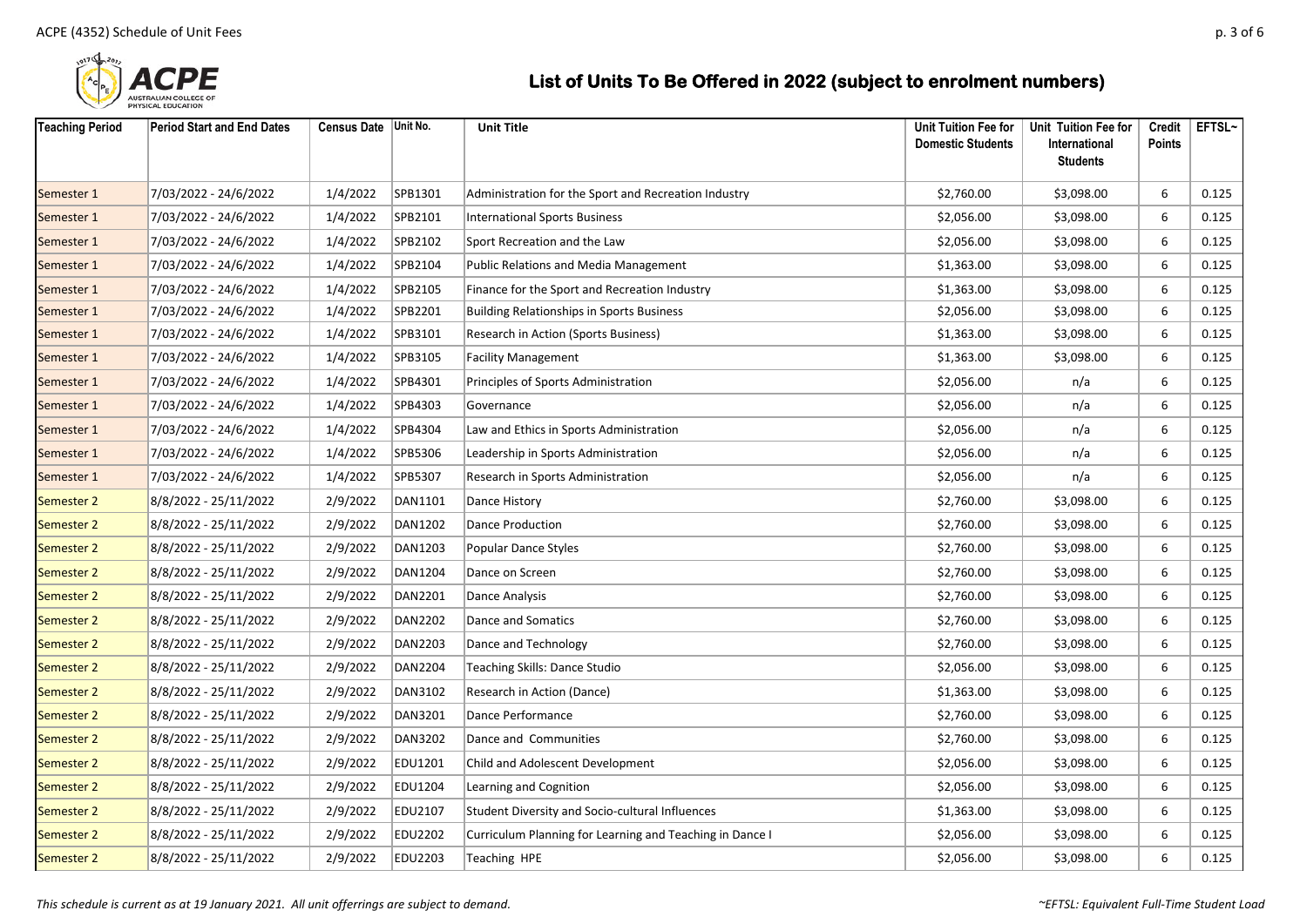

| <b>Teaching Period</b> | <b>Period Start and End Dates</b> | Census Date Unit No. |                | <b>Unit Title</b>                                         | Unit Tuition Fee for<br><b>Domestic Students</b> | Unit Tuition Fee for<br>International<br><b>Students</b> | Credit<br><b>Points</b> | EFTSL~ |
|------------------------|-----------------------------------|----------------------|----------------|-----------------------------------------------------------|--------------------------------------------------|----------------------------------------------------------|-------------------------|--------|
| <b>Semester 2</b>      | 8/8/2022 - 25/11/2022             | 2/9/2022             | EDU2206        | <b>Teaching HPE1</b>                                      | \$2,056.00                                       | \$3,098.00                                               | 6                       | 0.125  |
| <b>Semester 2</b>      | 8/8/2022 - 25/11/2022             | 2/9/2022             | <b>EDU2208</b> | Applied Biomechanics & Sports Medicine in PDHPE           | \$1,363.00                                       | \$3,098.00                                               | 6                       | 0.125  |
| <b>Semester 2</b>      | 8/8/2022 - 25/11/2022             | 2/9/2022             | EDU3201        | Aboriginal and Torres Strait Islander Education           | \$2,056.00                                       | \$3,098.00                                               | 6                       | 0.125  |
| <b>Semester 2</b>      | 8/8/2022 - 25/11/2022             | 2/9/2022             | <b>EDU3202</b> | Curriculum Planning for Learning and Teaching in Dance II | \$2,056.00                                       | \$3,098.00                                               | 6                       | 0.125  |
| <b>Semester 2</b>      | 8/8/2022 - 25/11/2022             | 2/9/2022             | <b>EDU3207</b> | Teaching HPE II                                           | \$1,363.00                                       | \$3,098.00                                               | 6                       | 0.125  |
| <b>Semester 2</b>      | 8/8/2022 - 25/11/2022             | 2/9/2022             | EDU3209        | Literacy & Numeracy for Learning & Teaching               | \$2,056.00                                       | \$3,098.00                                               | 6                       | 0.125  |
| <b>Semester 2</b>      | 8/8/2022 - 25/11/2022             | 2/9/2022             | EDU4103        | <b>Teaching Students with Special Educational Needs</b>   | \$2,056.00                                       | \$3,098.00                                               | 6                       | 0.125  |
| <b>Semester 2</b>      | 8/8/2022 - 25/11/2022             | 2/9/2022             | EDU4202        | <b>Community and Family Studies</b>                       | \$2,056.00                                       | \$3,098.00                                               | 6                       | 0.125  |
| <b>Semester 2</b>      | 8/8/2022 - 25/11/2022             | 2/9/2022             | EDU4204        | <b>Transition to Teaching</b>                             | \$2,056.00                                       | \$3,098.00                                               | 6                       | 0.125  |
| <b>Semester 2</b>      | 8/8/2022 - 25/11/2022             | 2/9/2022             | EDU4205        | Professional Learning and Leadership in Education         | \$2,056.00                                       | \$3,098.00                                               | 6                       | 0.125  |
| <b>Semester 2</b>      | 8/8/2022 - 25/11/2022             | 2/9/2022             | GHS1201        | Health Priorities for Australia                           | \$2,760.00                                       | \$3,098.00                                               | 6                       | 0.125  |
| <b>Semester 2</b>      | 8/8/2022 - 25/11/2022             | 2/9/2022             | GHS1202        | Introduction to the Australian Healthcare System          | \$2,760.00                                       | \$3,098.00                                               | 6                       | 0.125  |
| <b>Semester 2</b>      | 8/8/2022 - 25/11/2022             | 2/9/2022             | GHS1301        | Understanding Health                                      | \$2,760.00                                       | \$3,098.00                                               | 6                       | 0.125  |
| <b>Semester 2</b>      | 8/8/2022 - 25/11/2022             | 2/9/2022             | GHS2201        | Health: A Sociological Perspective                        | \$2,760.00                                       | \$3,098.00                                               | 6                       | 0.125  |
| <b>Semester 2</b>      | 8/8/2022 - 25/11/2022             | 2/9/2022             | GHS2202        | Principles of Health Promotion                            | \$2,056.00                                       | \$3,098.00                                               | 6                       | 0.125  |
| <b>Semester 2</b>      | 8/8/2022 - 25/11/2022             | 2/9/2022             | GHS2206        | Health & Physical Activity: A Sociological Perspective    | \$2,760.00                                       | \$3,098.00                                               | 6                       | 0.125  |
| <b>Semester 2</b>      | 8/8/2022 - 25/11/2022             | 2/9/2022             | GHS2301        | Professional Integrity                                    | \$2,056.00                                       | \$3,098.00                                               | 6                       | 0.125  |
| <b>Semester 2</b>      | 8/8/2022 - 25/11/2022             | 2/9/2022             | GHS3201        | Planning Health Promotion Programs                        | \$2,056.00                                       | \$3,098.00                                               | 6                       | 0.125  |
| <b>Semester 2</b>      | 8/8/2022 - 25/11/2022             | 2/9/2022             | GHS3202        | Sustainable Health in Local Communities                   | \$2,056.00                                       | \$3,098.00                                               | 6                       | 0.125  |
| <b>Semester 2</b>      | 8/8/2022 - 25/11/2022             | 2/9/2022             | GHS3203        | Research in Action (Community Health)                     | \$2,056.00                                       | \$3,098.00                                               | 6                       | 0.125  |
| <b>Semester 2</b>      | 8/8/2022 - 25/11/2022             | 2/9/2022             | HSC1101        | <b>Biology I</b>                                          | \$2,760.00                                       | \$3,098.00                                               | 6                       | 0.125  |
| <b>Semester 2</b>      | 8/8/2022 - 25/11/2022             | 2/9/2022             | <b>HSC1202</b> | Musculo-skeletal Anatomy and Physiology                   | \$2,760.00                                       | \$3,098.00                                               | 6                       | 0.125  |
| <b>Semester 2</b>      | 8/8/2022 - 25/11/2022             | 2/9/2022             | HSC1203        | <b>Biochemistry and Nutrition</b>                         | \$2,760.00                                       | \$3,098.00                                               | 6                       | 0.125  |
| <b>Semester 2</b>      | 8/8/2022 - 25/11/2022             | 2/9/2022             | <b>HSC1204</b> | Exercise Prescription throughout the Lifespan             | \$2,056.00                                       | \$3,098.00                                               | 6                       | 0.125  |
| <b>Semester 2</b>      | 8/8/2022 - 25/11/2022             | 2/9/2022             | <b>HSC1205</b> | Application of Maths and Statistics for Education         | \$2,056.00                                       | \$3,098.00                                               | 6                       | 0.125  |
| <b>Semester 2</b>      | 8/8/2022 - 25/11/2022             | 2/9/2022             | <b>HSC1207</b> | Epidemiology & Statistics                                 | \$2,760.00                                       | \$3,098.00                                               | 6                       | 0.125  |
| <b>Semester 2</b>      | 8/8/2022 - 25/11/2022             | 2/9/2022             | HSC2107        | Psychology of Behaviour Change                            | \$1,363.00                                       | \$3,098.00                                               | 6                       | 0.125  |
| <b>Semester 2</b>      | 8/8/2022 - 25/11/2022             | 2/9/2022             | HSC2201        | Biomechanics                                              | \$2,056.00                                       | \$3,098.00                                               | 6                       | 0.125  |
| <b>Semester 2</b>      | 8/8/2022 - 25/11/2022             | 2/9/2022             | <b>HSC2202</b> | Nutrition, Health and Sporting Performance                | \$2,056.00                                       | \$3,098.00                                               | 6                       | 0.125  |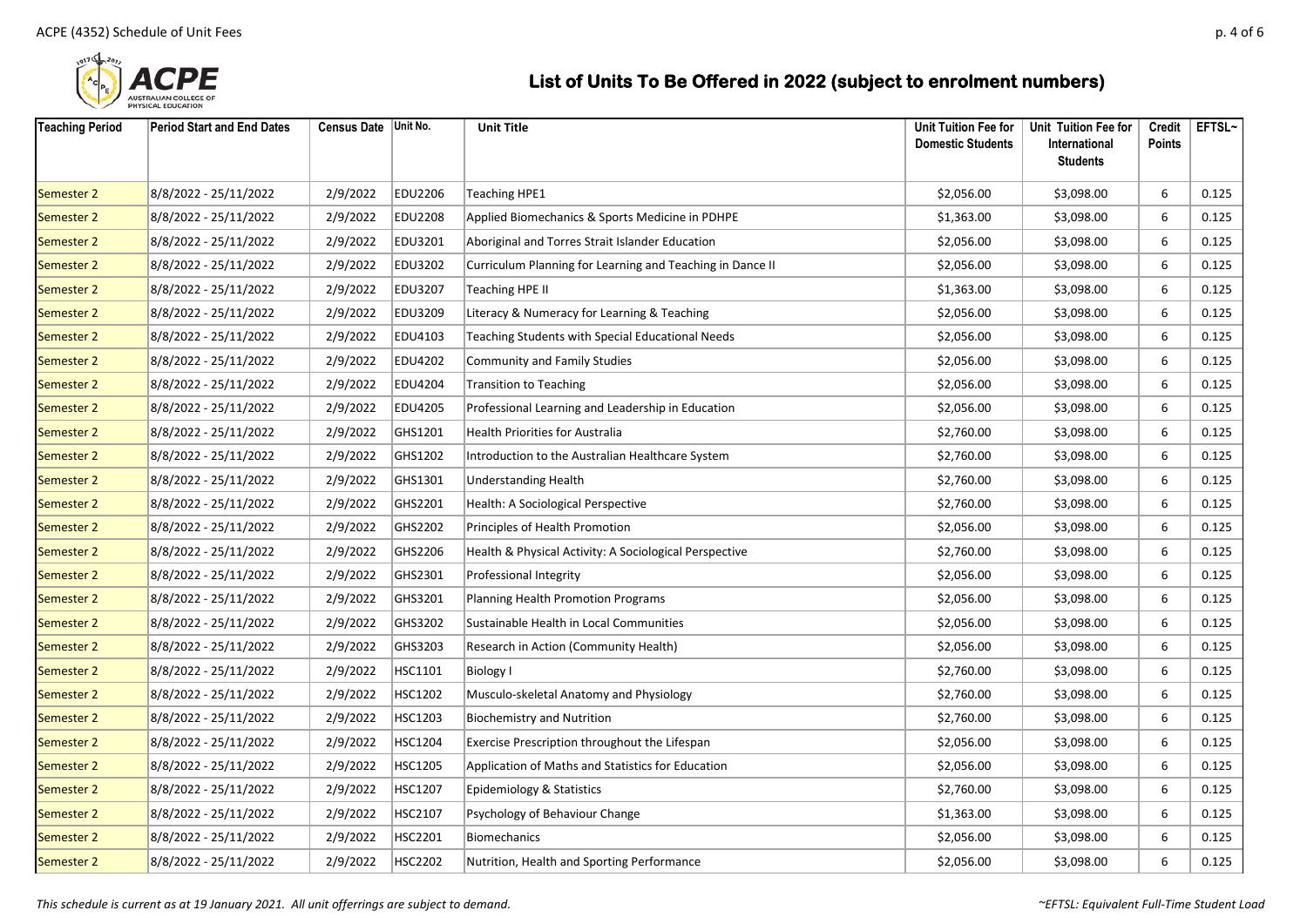

| <b>Teaching Period</b> | <b>Period Start and End Dates</b> | Census Date   Unit No. |         | <b>Unit Title</b>                                                | Unit Tuition Fee for<br><b>Domestic Students</b> | Unit Tuition Fee for<br>International<br><b>Students</b> | Credit<br><b>Points</b> | EFTSL~ |
|------------------------|-----------------------------------|------------------------|---------|------------------------------------------------------------------|--------------------------------------------------|----------------------------------------------------------|-------------------------|--------|
| Semester 2             | 8/8/2022 - 25/11/2022             | 2/9/2022               | HSC3201 | Advanced Training Principles and Exercise Prescription           | \$2,056.00                                       | \$3,098.00                                               | 6                       | 0.125  |
| Semester 2             | 8/8/2022 - 25/11/2022             | 2/9/2022               | HSC3202 | Health, Lifestyle Disease and Exercise Prescription              | \$1,363.00                                       | \$3,098.00                                               | 6                       | 0.125  |
| Semester 2             | 8/8/2022 - 25/11/2022             | 2/9/2022               | HSC3203 | Sports Medicine                                                  | \$1,363.00                                       | \$3,098.00                                               | 6                       | 0.125  |
| Semester 2             | 8/8/2022 - 25/11/2022             | 2/9/2022               | HSC3204 | Health and Physical Assessment                                   | \$1,363.00                                       | \$3,098.00                                               | 6                       | 0.125  |
| Semester 2             | 8/8/2022 - 25/11/2022             | 2/9/2022               | PER1202 | Theory and Application of Playing and Coaching Sport             | \$2,760.00                                       | \$3,098.00                                               | 6                       | 0.125  |
| Semester 2             | 8/8/2022 - 25/11/2022             | 2/9/2022               | PER1204 | IT in Fitness                                                    | \$2,760.00                                       | \$3,098.00                                               | 6                       | 0.125  |
| Semester 2             | 8/8/2022 - 25/11/2022             | 2/9/2022               | PER1206 | Introduction to Performance and Exercise Psychology              | \$1,363.00                                       | \$3,098.00                                               | 6                       | 0.125  |
| Semester 2             | 8/8/2022 - 25/11/2022             | 2/9/2022               | PER1207 | Exercise and Social Development through the Lifespan             | \$2,056.00                                       | \$3,098.00                                               | 6                       | 0.125  |
| Semester 2             | 8/8/2022 - 25/11/2022             | 2/9/2022               | PER1211 | Physical Activity & Social Development                           | \$2,056.00                                       | \$3,098.00                                               | 6                       | 0.125  |
| Semester 2             | 8/8/2022 - 25/11/2022             | 2/9/2022               | PER2102 | <b>Professional Communication</b>                                | \$2,056.00                                       | \$3,098.00                                               | 6                       | 0.125  |
| Semester 2             | 8/8/2022 - 25/11/2022             | 2/9/2022               | PER2203 | <b>Inclusive Physical Activity</b>                               | \$2,056.00                                       | \$3,098.00                                               | 6                       | 0.125  |
| Semester 2             | 8/8/2022 - 25/11/2022             | 2/9/2022               | PER2204 | <b>Elements of Movement</b>                                      | \$1,363.00                                       | \$3,098.00                                               | 6                       | 0.125  |
| Semester 2             | 8/8/2022 - 25/11/2022             | 2/9/2022               | PER2301 | Athletics and Aquatics Specialisation                            | \$1,363.00                                       | \$3,098.00                                               | 6                       | 0.125  |
| Semester 2             | 8/8/2022 - 25/11/2022             | 2/9/2022               | PER3201 | Leadership Through Outdoor Activities                            | \$1,363.00                                       | \$3,098.00                                               | 6                       | 0.125  |
| Semester 2             | 8/8/2022 - 25/11/2022             | 2/9/2022               | PER3202 | <b>Inclusive Coaching</b>                                        | \$1,363.00                                       | \$3,098.00                                               | 6                       | 0.125  |
| Semester 2             | 8/8/2022 - 25/11/2022             | 2/9/2022               | PER3203 | Problem Based Learning: Theme of Fitness for Diverse Populations | \$2,056.00                                       | \$3,098.00                                               | 6                       | 0.125  |
| Semester 2             | 8/8/2022 - 25/11/2022             | 2/9/2022               | PER3205 | Professional Practice and Reflection in the Fitness Industry     | \$2,056.00                                       | \$3,098.00                                               | 6                       | 0.125  |
| Semester 2             | 8/8/2022 - 25/11/2022             | 2/9/2022               | PER3206 | Research in Action (Sport)                                       | \$1,363.00                                       | \$3,098.00                                               | 6                       | 0.125  |
| Semester 2             | 8/8/2022 - 25/11/2022             | 2/9/2022               | PER3207 | Athlete Talent Identification and Development                    | \$1,363.00                                       | \$3,098.00                                               | 6                       | 0.125  |
| Semester 2             | 8/8/2022 - 25/11/2022             | 2/9/2022               | SPB1101 | <b>Introduction to Sports Business</b>                           | \$2,760.00                                       | \$3,098.00                                               | 6                       | 0.125  |
| Semester 2             | 8/8/2022 - 25/11/2022             | 2/9/2022               | SPB1104 | IT in Sports Business Management                                 | \$2,760.00                                       | \$3,098.00                                               | 6                       | 0.125  |
| Semester 2             | 8/8/2022 - 25/11/2022             | 2/9/2022               | SPB1201 | <b>Accounting for Managers</b>                                   | \$2,760.00                                       | \$3,098.00                                               | 6                       | 0.125  |
| Semester 2             | 8/8/2022 - 25/11/2022             | 2/9/2022               | SPB1202 | Governance and Policy in Sport and Recreation                    | \$2,760.00                                       | \$3,098.00                                               | 6                       | 0.125  |
| Semester 2             | 8/8/2022 - 25/11/2022             | 2/9/2022               | SPB1203 | Marketing for the Sport and Recreation Industry                  | \$2,760.00                                       | \$3,098.00                                               | 6                       | 0.125  |
| Semester 2             | 8/8/2022 - 25/11/2022             | 2/9/2022               | SPB1205 | <b>Small Business Management Principles</b>                      | \$2,056.00                                       | \$3,098.00                                               | 6                       | 0.125  |
| Semester 2             | 8/8/2022 - 25/11/2022             | 2/9/2022               | SPB1207 | Athlete Wellbeing & Case Management                              | \$2,056.00                                       | \$3,098.00                                               | 6                       | 0.125  |
| Semester 2             | 8/8/2022 - 25/11/2022             | 2/9/2022               | SPB1301 | Administration for the Sport and Recreation Industry             | \$2,760.00                                       | \$3,098.00                                               | 6                       | 0.125  |
| Semester 2             | 8/8/2022 - 25/11/2022             | 2/9/2022               | SPB2103 | Asset and Risk Management                                        | \$2,056.00                                       | \$3,098.00                                               | 6                       | 0.125  |
| Semester 2             | 8/8/2022 - 25/11/2022             | 2/9/2022               | SPB2202 | Leadership in Sport Business                                     | \$2,056.00                                       | \$3,098.00                                               | 6                       | 0.125  |